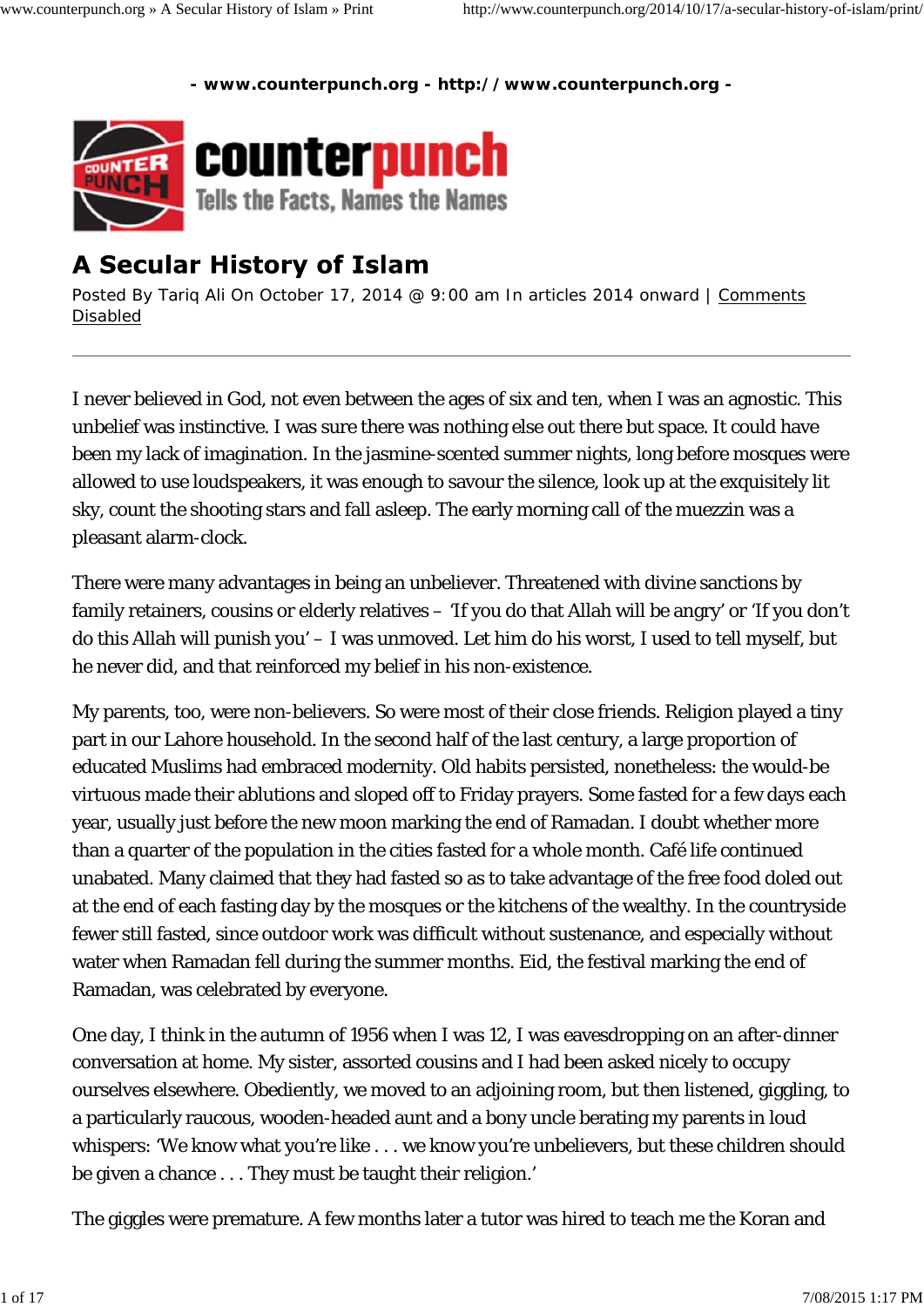Islamic history. 'You live here,' my father said. 'You should study the texts. You should know our history. Later you may do as you wish. Even if you reject everything, it's always better to know what it is that one is rejecting.' Sensible enough advice, but regarded by me at the time as hypocritical and a betrayal. How often had I heard talk of superstitious idiots, often relatives, who worshipped a God they didn't have the brains to doubt? Now I was being forced to study religion. I was determined to sabotage the process.

It didn't occur to me at the time that my father's decision may have had something to do with an episode from his own life. In 1928, aged 12, he had accompanied his mother and his old wet-nurse (my grandmother's most trusted maid) on the pilgrimage to perform the hajj ceremony. Women, then as now, could visit Mecca only if they were accompanied by a male more than 12 years old. The older men flatly refused to go. My father, as the youngest male in the family, wasn't given a choice. His older brother, the most religious member of the family, never let him forget the pilgrimage: his letters to my father always arrived with the prefix 'al-Haj' ('pilgrim') attached to the name, a cause for much merriment at teatime.

Decades later, when the pores of the Saudi elite were sweating petro-dollars, my father would remember the poverty he had seen in the Hijaz and recall the tales of non-Arab pilgrims who had been robbed on the road to Mecca. In the pre-oil period, the annual pilgrimage had been a major source of income for the locals, who would often augment their meagre earnings with well-organised raids on pilgrims' lodgings. The ceremony itself requires that the pilgrim come clothed in a simple white sheet and nothing else. All valuables have to be left behind and local gangs became especially adept at stealing watches and gold. Soon, the more experienced pilgrims realised that the 'pure souls' of Mecca weren't above thieving. They began to take precautions, and a war of wits ensued.

Several years after the trip to the Holy Land my father became an orthodox Communist and remained one for the rest of his life. Moscow was now his Mecca. Perhaps he thought that immersing me in religion at a young age might result in a similar transformation. I like to think that this was his real motive, and that he wasn't pandering to the more dim-witted members of our family. I came to admire my father for breaking away from what he described as 'the emptiness of the feudal world'. 1

Since I did not read Arabic, I could learn the Koran only by rote. My tutor, Nizam Din, arrived on the appointed day and thanks to his heroic efforts, I can at least recite the lines from the opening of the Koran – 'Alif, lam, mim . . .' – followed by the crucial: 'This book is not to be doubted.' Nizam Din, to my great delight, was not deeply religious. From his late teens to his late twenties, he had worn a beard. But by 1940 he'd shaved it off, deserted religion for the anti-imperialist cause and dedicated himself to left-wing politics. Like many others he had served a spell in a colonial prison and been further radicalised. Truth, he would say, was a very powerful concept in the Koran, but it had never been translated into practical life because the mullahs had destroyed Islam.

Nizam Din soon realised that I was bored by learning Koranic verses and we started to spend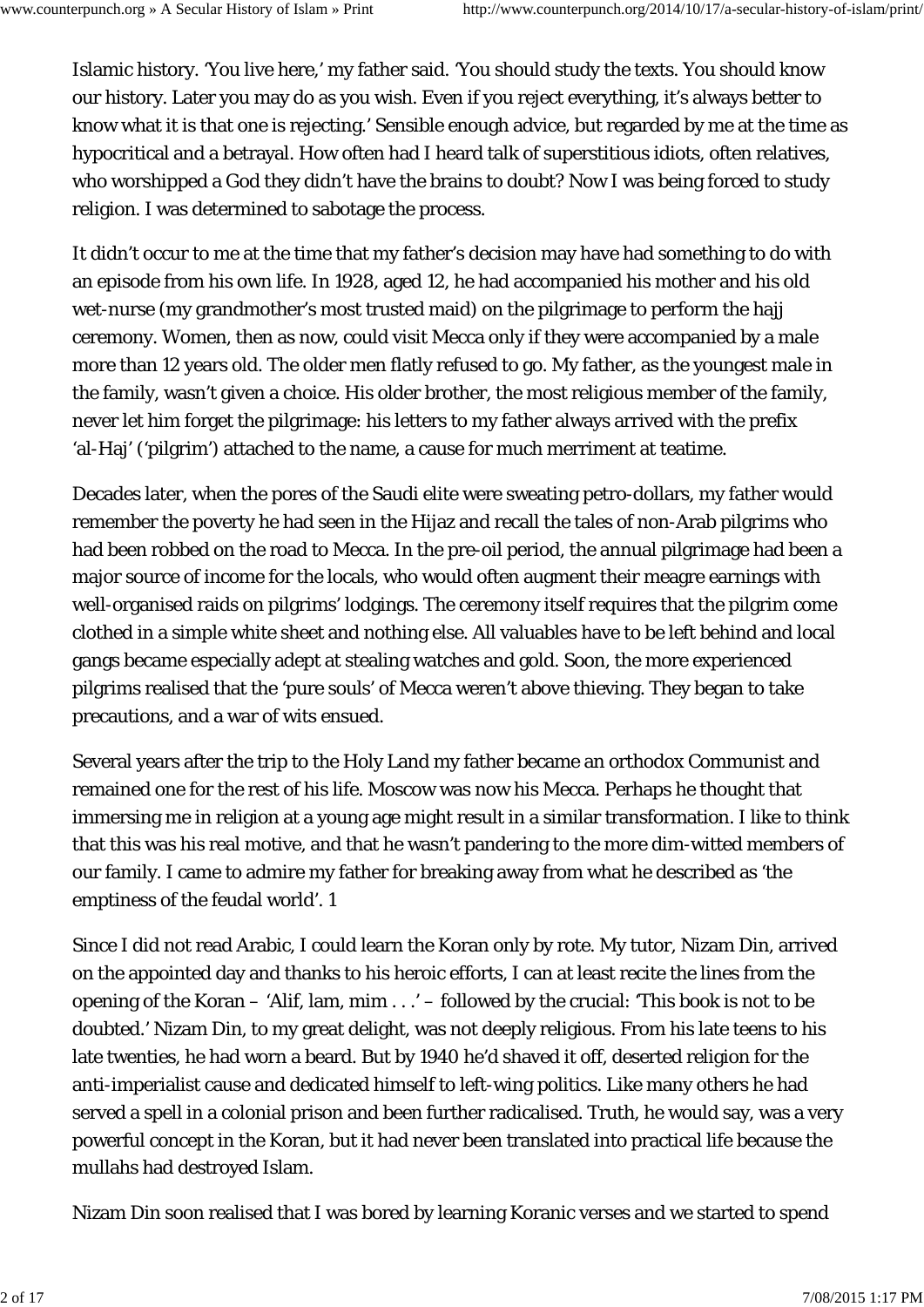the allotted hour discussing history: the nationalist struggle against British imperialism, the origins of terrorism in Bengal and the Punjab, and the story of the Sikh terrorist Bhagat Singh, who had thrown a bomb in the Punjab Legislative Assembly to protest against repressive legislation and the 1919 massacre of Jallianwallah Bagh. Once imprisoned, he had refused to plead for mercy, but renounced terrorism as a tactic and moved closer to traditional Marxism. He was tried in secret and executed by the British in the Central Jail in Lahore, a 15-minute walk from where Nizam Din was telling me the story. 'If he had lived,' Nizam Din used to say, 'he would have become a leader the British really feared. And look at us now. Just because he was a Sikh, we haven't even marked his martyrdom with a monument.'

Nizam Din remembered the good times when all the villages in what was now Pakistan had Hindu and Sikh inhabitants; many of his non-Muslim friends had now left for India. 'They are pygmies,' he would say of Pakistan's politicians. 'Do you understand what I'm saying, Tariqji? Pygmies! Look at India. Observe the difference. Gandhi was a giant. Jawaharlal Nehru is a giant.' Over the years I learned far more about history, p0litics and everyday life from Nizam Din than I ever learned at school. But his failure to interest me in religion had been noted.

A young maternal uncle, who had grown a beard at an early age, volunteered to take on the task. His weekly visits to our house, which coincided with my return from school, irritated me greatly. We would pace the garden while, in unctuous tones, he related a version of Islamic history which, like him, was unconvincing and dull. There were endless tales of heroism, with the Prophet raised to the stature of a divinity, and a punitive Allah. As he droned on, I would watch the kites flying and tangling with each other in the afternoon sky, mentally replay a lost game of marbles, or look forward to the Test match between Pakistan and the West Indies. Anything but religion. After a few weeks he, too, gave up, announcing that my unbeliever's inheritance was too strong.

During the summer months, when the heat in the plains became unbearable, we would flee to the Himalayan foothills, to Nathiagali, then a tiny, isolated hill resort perched on a ridge in a thick pine forest and overlooked by the peaks. Here, in a relaxed atmosphere with almost no social restrictions, I met Pashtun boys and girls from the frontier towns of Peshawar and Mardan, and children from Lahore whom I rarely saw during the winter became summer friends. I acquired a taste for freedom. We had favourite hiding places: mysterious cemeteries where the tombstones had English names on them (many had died young) and a deserted Gothic church that had been charred by lightning.

We also explored the many burned houses. How were they burned? I would ask the locals. Back would come the casual reply. 'They belonged to Hindus and Sikhs. Our fathers and uncles burned them.' Why? 'So they could never come back, of course.' Why? 'Because we are now Pakistan. Their home is India.' Why, I persisted, when they had lived here for centuries, just like your families, and spoke the same language, even if they worshipped different gods? The only reply was a shrug. It was strange to think that Hindus and Sikhs had been here, had been killed in the villages in the valleys below. In the tribal areas – the no-man's-land between Afghanistan and Pakistan – quite a few Hindus stayed on, protected by tribal codes. The same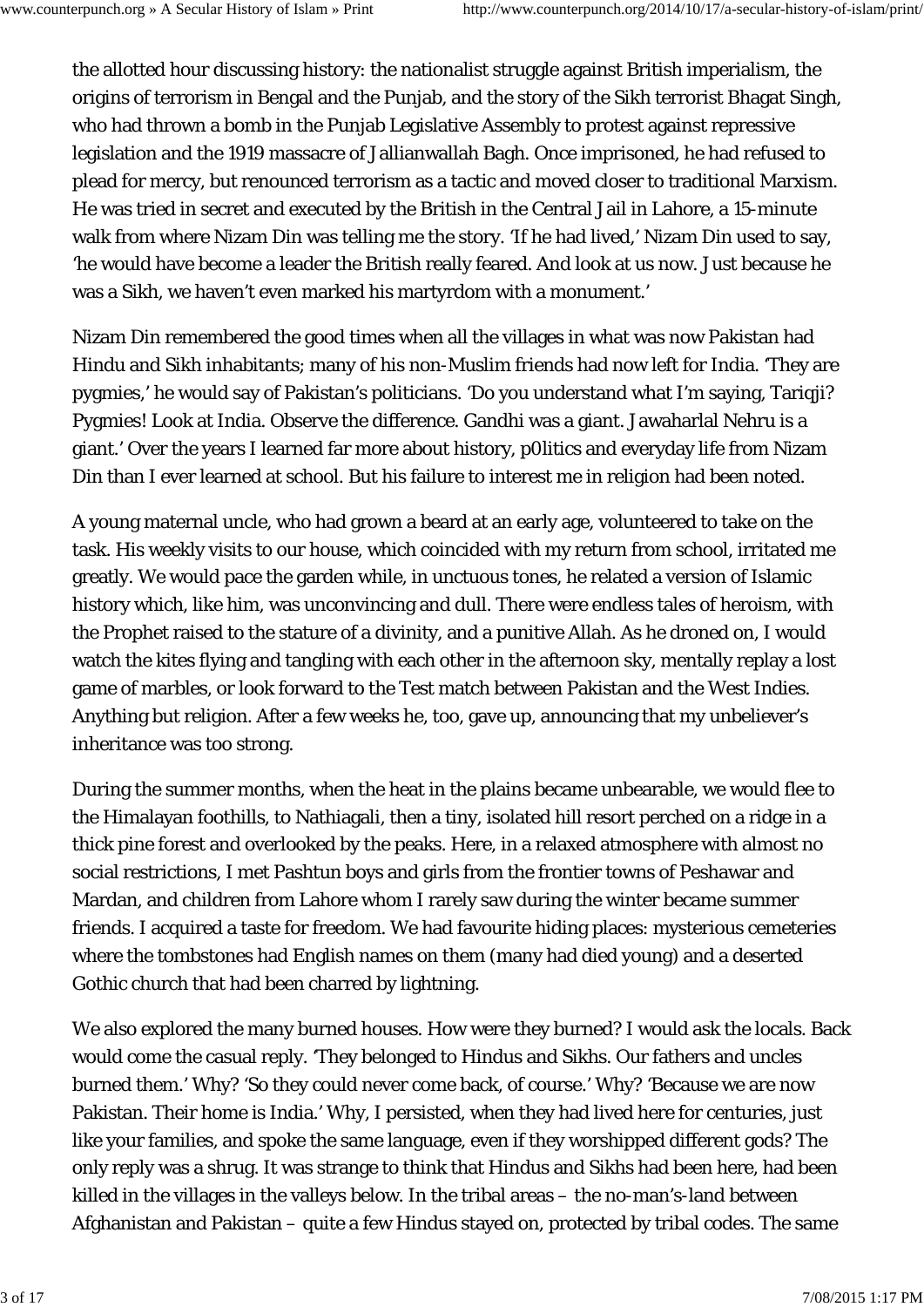was true in Afghanistan itself (till the mujahedin and the Taliban arrived).

One of my favourite spots in Nathiagali lay between two giant oaks. From here one could watch the sun set on Nanga Parbat. The snow covering the peak would turn orange, then crimson, bathing the entire valley in its light. Here we would breathe the air from China, gaze in the direction of Kashmir and marvel at the moon. Given all this, why would one need a multilayered heaven, let alone the seventh layer that belonged to us alone – the Islamic paradise?

One day, to my horror, my mother informed me that a mullah from a neighbouring mountain village had been hired to make sure I completed my study of the Koran. She had pre-empted all my objections. He would explain what each verse meant. My summer was about to be wrecked. I moaned, groaned, protested, pleaded and tantrumed. To no avail. My friends were sympathetic, but powerless: most of them had undergone the same ritual.

Mullahs, especially the rural variety, were objects of ridicule, widely regarded as dishonest, hypocritical and lazy. It was generally believed that they had grown beards and chosen this path not out of spiritual fervour, but in order to earn a crust. Unless attached to a mosque, they depended on voluntary contributions, tuition fees and free meals. The jokes about them mostly concerned their sexual appetites; in particular, a penchant for boys below a certain age. The fictional mullah of the storytellers and puppet-shows who travelled from village to village was a greedy and lustful arch-villain; he used religion to pursue his desires and ambitions. He humiliated and cheated the poor peasants, while toadying to landlords and potentates.

On the dreaded day, the mullah arrived and, after eating a hearty lunch, was introduced to me by our family retainer, Khuda Baksh ('God Bless'), who had served in my grandfather's household and because of his status and age enjoyed a familiarity denied to other servants. God Bless was bearded, a staunch believer in the primacy of Islam, and said his prayers and fasted regularly. He was, however, deeply hostile to the mullahs, whom he regarded as pilferers, perverts and parasites. He smiled as the mullah, a man of medium height in his late fifties, exchanged greetings with me. We took our seats round a garden table placed to catch the warming sun. The afternoon chorus was in full flow. The air smelled of sun-roasted pine needles and wild strawberries.

When the mullah began to speak I noticed he was nearly toothless. The rhymed verse at once lost its magic. The few false teeth he had wobbled. I began to wonder if it would happen, and then it did: he became so excited with fake emotion that the false teeth dropped out onto the table. He smiled, picked them up and put them back in his mouth. At first, I managed to restrain myself, but then I heard a suppressed giggle from the veranda and made the mistake of turning round. God Bless, who had stationed himself behind a large rhododendron to eavesdrop on the lesson, was choking with silent laughter. I excused myself and rushed indoors.

The following week, God Bless dared me to ask the mullah a question before the lesson began. 'Were your false teeth supplied by the local butcher?' I enquired with an innocent expression, in an ultra-polite voice. The mullah asked me to leave: he wished to see my mother alone. A few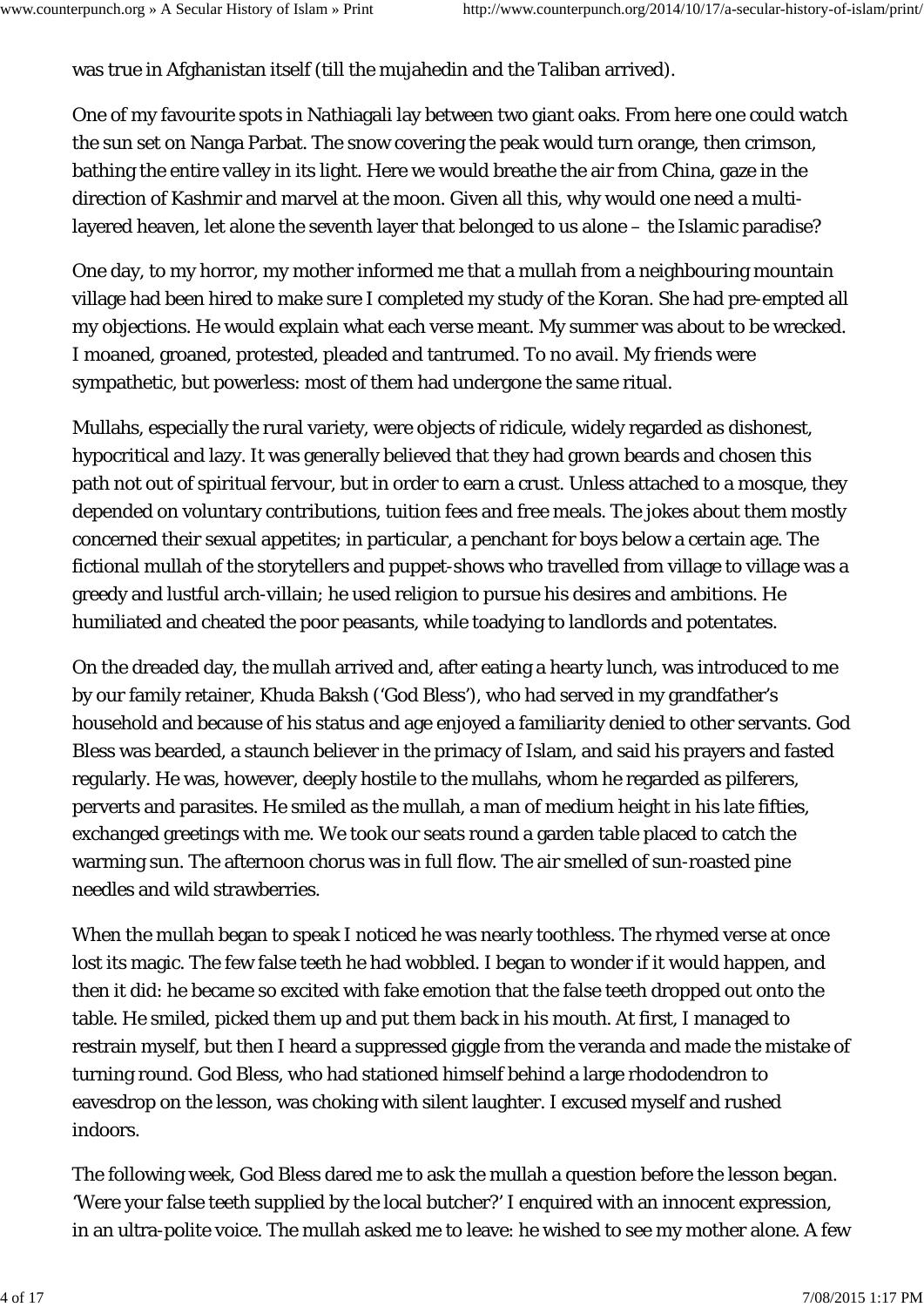minutes later he, too, left, never to return. Later that day he was sent an envelope full of money to compensate him for my insolence. God Bless and I celebrated his departure in the bazaar café with mountain tea and home-made biscuits. My religious studies ended there. My only duty was to substitute for my father once a year and accompany the male servants to Eid prayers at the mosque, a painless enough task.

Some years later, when I came to Britain to study, the first group of people I met were hard-core rationalists. I might have missed the Humanist Group's stall at the Fresher's Fair had it not been for a spotty Irishman, dressed in a faded maroon corduroy jacket, with a mop of untidy dark brown hair, standing on a table and in a melodious, slightly breathless voice shouting: 'Down with God!' When he saw me staring, he smiled and added 'and Allah' to the refrain. I joined on the spot and was immediately roped into becoming the Humanist rep at my college. Some time afterwards when I asked how he had known I was of Muslim origin rather than a Hindu or a Zoroastrian, he replied that his chant only affected Muslims and Catholics. Hindus, Sikhs and Protestants ignored him completely.

My knowledge of Islamic history remained slender and, as the years progressed, Pakistan regressed. Islamic studies were made compulsory in the 1970s, but children were given only a tiny sprinkling of history on a foundation of fairytales and mythology. My interest in Islam lay dormant till the Third Oil War in 1990. 2 The Second Oil War in 1967 had seen Israel, backed by the West, inflict a severe defeat on Arab nationalism, one from which it never really recovered. The 1990 war was accompanied in the West by a wave of crude anti-Arab propaganda. The level of ignorance displayed by most pundits and politicians distressed me, and I began to ask myself questions which, until then, had seemed barely relevant. Why had Islam not undergone a Reformation? Why had the Ottoman Empire not been touched by the Enlightenment? I began to study Islamic history, and later travelled to the regions where it had been made, especially those in which its clashes with Christendom had taken place.

Judaism, Christianity and Islam all began as versions of what we would today describe as political movements. They were credible belief-systems which aimed to make it easier to resist imperial oppression, to unite a disparate people, or both. If we look at early Islam in this light, it becomes apparent that its Prophet was a visionary political leader and its triumphs a vindication of his action programme. Bertrand Russell once compared early Islam to Bolshevism, arguing that both were 'practical, social, unspiritual, concerned to win the empire of this world'. By contrast, he saw Christianity as 'personal' and 'contemplative'. Whether or not the comparison is apt, Russell had grasped that the first two decades of Islam had a distinctly Jacobin feel. Sections of the Koran have the vigour of a political manifesto, and at times the tone in which it addresses its Jewish and Christian rivals is as factional as that of any left-wing organisation. The speed with which it took off was phenomenal. Academic discussion as to whether the new religion was born in the Hijaz or Jerusalem or elsewhere is essentially of archaeological interest. Whatever its precise origins, Islam replaced two great empires and soon reached the Atlantic coast. At its height three Muslim empires dominated large parts of the globe: the Ottomans with Istanbul as their capital, the Safavids in Persia and the Mughal dynasty in India.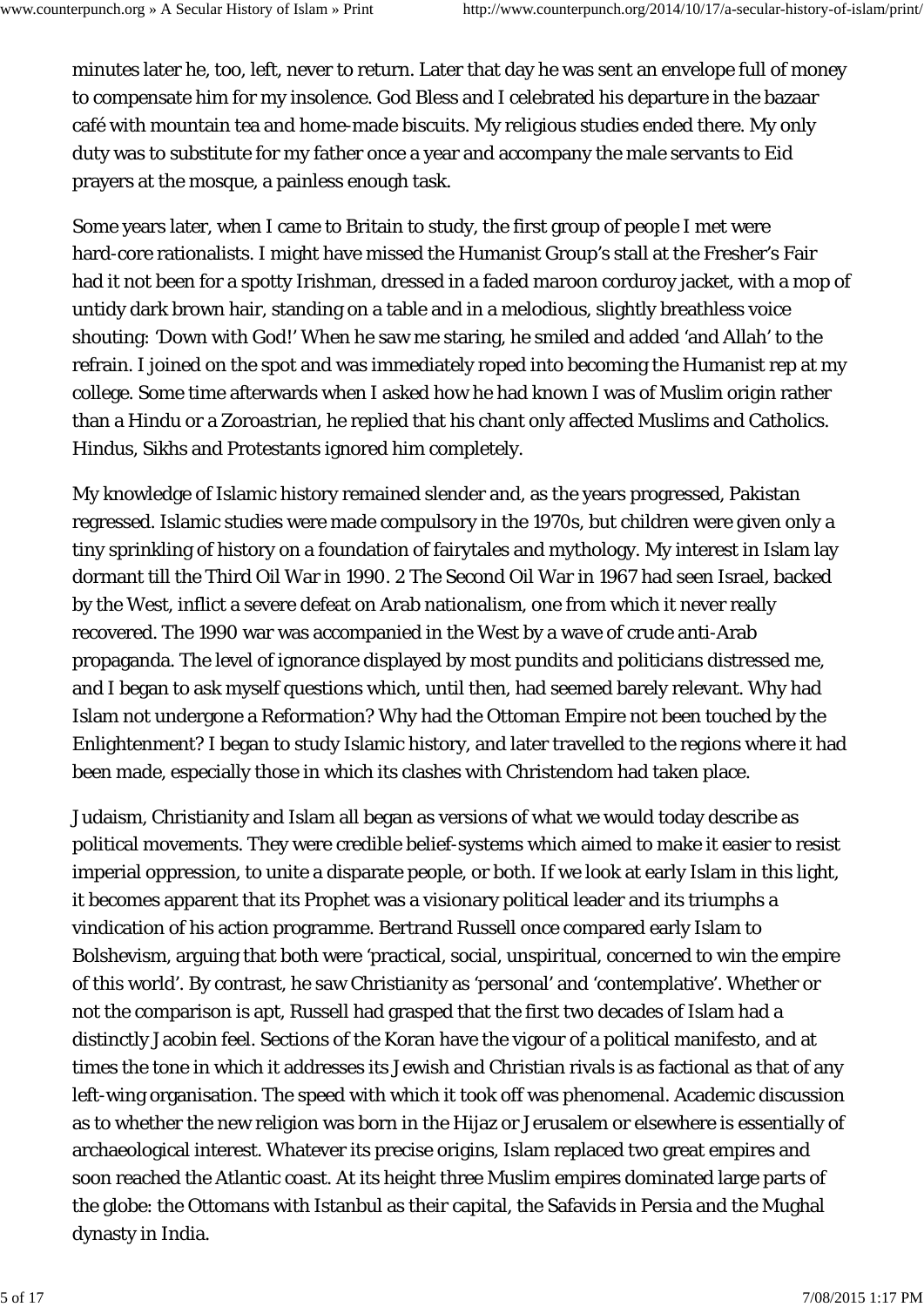A good place for a historian of Islam to start would be 629 AD, or Year 8 of the new Muslim calendar, though that had yet to come into being. In that year, 20 armed horsemen, led by Sa'd ibn Zayd, were sent by Muhammad to destroy the statue of Manat, the pagan goddess of fate, at Qudayd, on the road between Mecca and Medina. For eight years Muhammad had tolerated the uneasy coexistence of the pagan male god Allah and his three daughters: al-Lat, al-Uzza and Manat. Al-Uzza (the morning star, Venus) was the favourite goddess of the Quraysh, the tribe to which Muhammad belonged, but Manat was the most popular in the region as a whole, and was idolised by three key Meccan tribes that Muhammad had been desperately trying to win over to his new monotheistic religion. By Year 8, however, three important military victories had been won against rival pagan and Jewish forces. The Battle of Badr had seen Muhammad triumph against the Meccan tribes despite the smallness of his army. The tribes had been impressed by the muscularity of the new religion, and Muhammad must have deemed further ideological compromise unnecessary. Sa'd ibn Zayd and his 20 horsemen had arrived to enforce the new monotheism.

The keeper of Manat's sanctuary saw the horsemen approach, but remained silent as they dismounted. No greetings were exchanged. Their demeanour indicated that they had not come to honour Manat or to leave a token offering. The keeper didn't stand in their way. According to Islamic tradition, as Sa'd ibn Zayd approached the beautifully carved statue of Manat, a naked black woman seemed to emerge from nowhere. The keeper called out: 'Come, O Manat, show the anger of which you are capable!' Manat began to pull out her hair and beat her breasts in despair, while cursing her tormentors. Sa'd beat her to death. Only then did his 20 companions join him. Together they hacked away until they had destroyed the statue. The sanctuaries of al-Lat and al-Uzza were dealt with in similar fashion, probably on the same day.

A seventh-century prophet could not become the true spiritual leader of a tribal community without exercising political leadership and, in the Peninsula, mastering the basics of horsemanship, sword-play and military strategy. Muhammad had understood the need to delay the final breach with polytheism until he and his companions were less isolated. However, once the decision to declare a strict monotheism was taken, no concessions were granted. The Christian Church had been forced into a permanent compromise with its pagan forebears, allowing its new followers to worship a woman who had conceived a child by God. Muhammad, too, could have picked one of Allah's daughters to form part of a new constellation – this might even have made it easier to attract recruits – but factional considerations acted as a restraint: a new religious party had to distinguish itself forcefully from Christianity, its main monotheistic rival, while simultaneously marginalising the appeal of contemporary paganism. The oneness of a patriarchal Allah appeared the most attractive option, essential not only to demonstrate the weakness of Christianity, but also to break definitively with the dominant cultural practices of the Peninsula Arabs, with their polyandry and their matrilinear past. Muhammad himself had been the third and youngest husband of his first wife, Khadija, who died three years before the birth of the Islamic calendar.

Historians of Islam, following Muhammad's lead, would come to refer to the pre-Islamic period as the jahiliyya ('the time of ignorance'), but the influence of its traditions should not be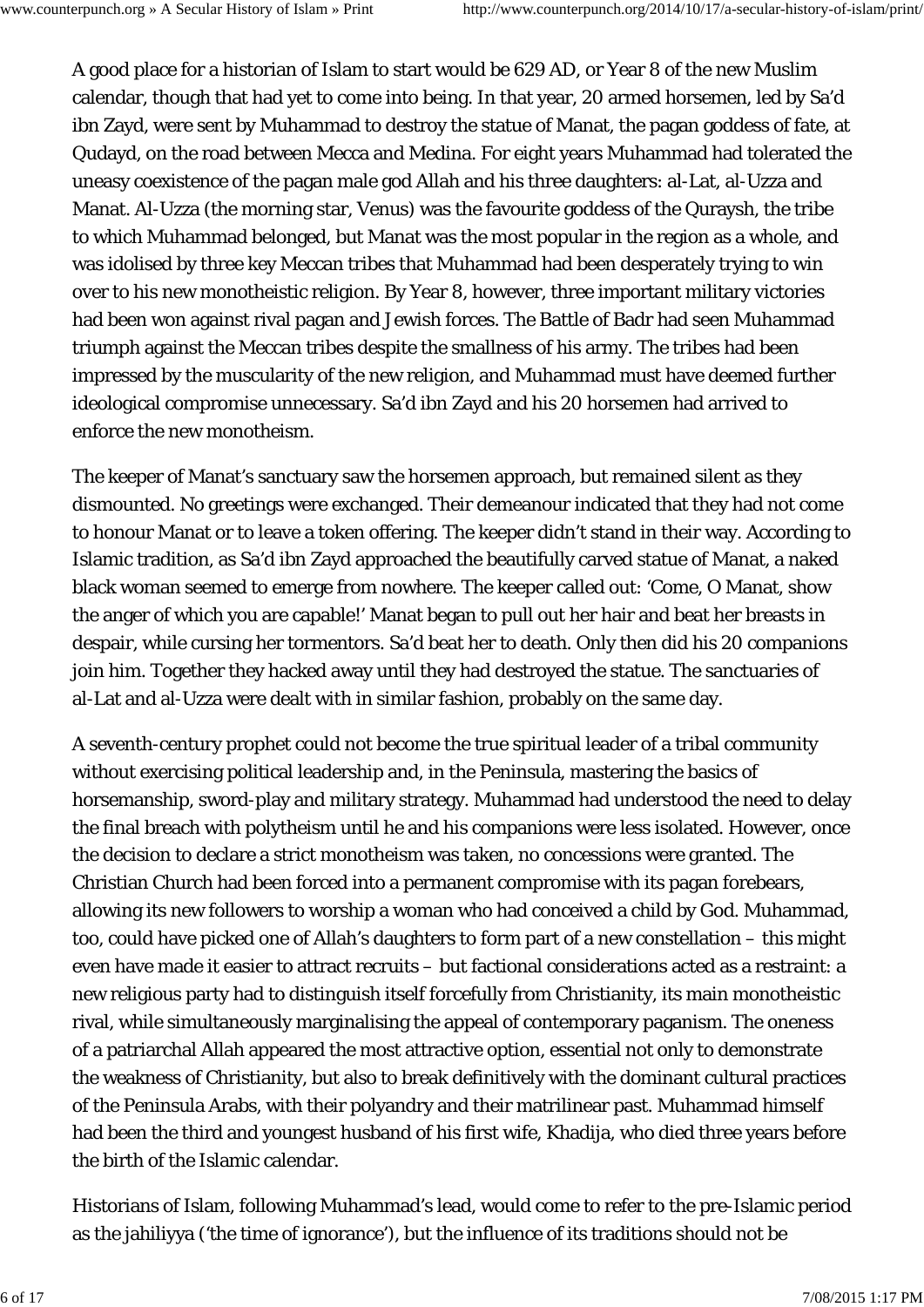underestimated. For the pre-Islamic tribes, the past was the preserve of poets, who also served as historians, blending myth and fact in odes designed to heighten tribal feeling. The future was considered irrelevant, the present all-important. One reason for the tribes' inability to unite was that the profusion of their gods and goddesses helped to perpetuate divisions and disputes whose real origins often lay in commercial rivalries.

Muhammad fully understood this world. He belonged to the Quraysh, a tribe that prided itself on its genealogy and claimed descent from Ishmael. Before his marriage, he had worked as one of Khadija's employees on a merchant caravan. He travelled a great deal in the region, coming into contact with Christians, Jews, Magians and pagans of every stripe. He would have had dealings with two important neighbours: Byzantine Christians and the fire-worshipping Zoroastrians of Persia.

Muhammad's spiritual drive was fuelled by socio-economic ambitions: by the need to strengthen the commercial standing of the Arabs, and to impose a set of common rules. He envisioned a tribal confederation united by common goals and loyal to a single faith which, of necessity, had to be new and universal. Islam was the cement he used to unite the Arab tribes; commerce was to be the only noble occupation. This meant that the new religion was both nomadic and urban. Peasants who worked the land were regarded as servile and inferior. A hadith (a reported saying of Muhammad's) quotes the Prophet's words on sighting a ploughshare: 'That never enters the house of the faithful without degradation entering at the same time.' Certainly the new rules made religious observance in the countryside virtually impossible. The injunction to pray five times a day, for example, played an important part in inculcating military discipline, but was difficult to manage outside the towns. What was wanted was a community of believers in urban areas, who would meet after prayers and exchange information. Unsurprisingly, peasants found it impossible to do their work and fulfil the strict conditions demanded by the new faith. They were the last social group to accept Islam, and some of the earliest deviations from orthodoxy matured in the Muslim countryside.

The military successes of the first Muslim armies were remarkable. The speed of their advance startled the Mediterranean world, and the contrast with early Christianity could not have been more pronounced. Within twenty years of Muhammad's death in 632, his followers had laid the foundations of the first Islamic empire in the Fertile Crescent. Impressed by these successes, whole tribes embraced the new religion. Mosques began to appear in the desert, and the army expanded. Its swift triumphs were seen as a sign that Allah was both omnipotent and on the side of the Believers.

These victories were no doubt possible only because the Persian and Byzantine Empires had been engaged for almost a hundred years in a war that had enfeebled both sides, alienated their populations and created an opening for the new conquerors. Syria and Egypt were part of the Byzantine Empire; Iraq was ruled by Sassanid Persia. All three now fell to the might and fervour of a unified tribal force.

Force of numbers didn't come into it – nor did military strategy, although the ability of the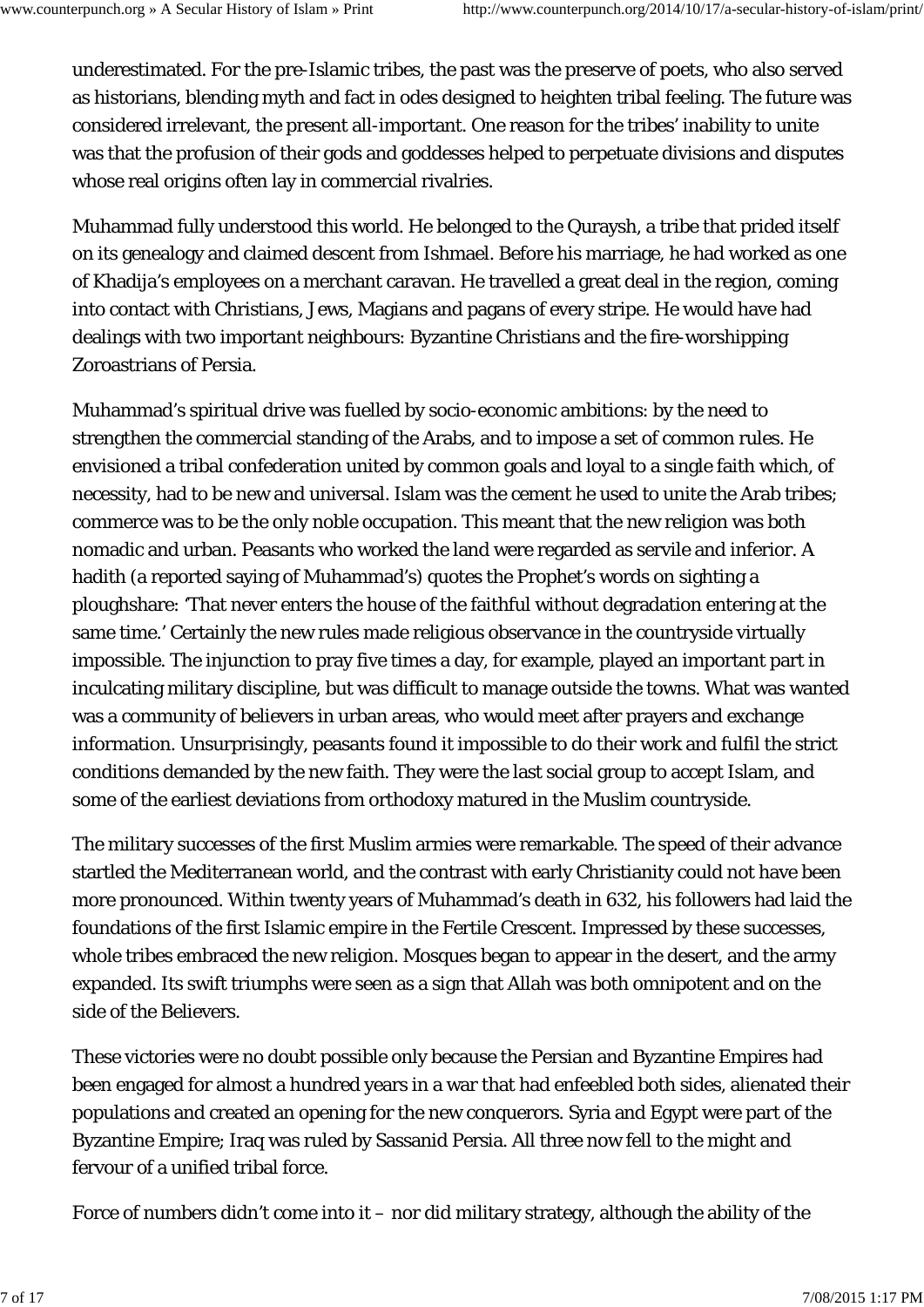Muslim generals to manoeuvre their camel cavalry and combine it with an effective guerrilla-style infantry confused an enemy used to small-scale nomadic raids. Much more important was the active sympathy which a sizeable minority of the local people demonstrated for the invaders. A majority remained passive, waiting to see which side would prevail, but they were no longer prepared to fight for or help the old empires.

The fervour of the unified tribes, on the other hand, cannot be explained simply by the appeal of the new religion or promises of untold pleasures in Paradise. The tens of thousands who flocked to fight under Khalid ibn al-Walid wanted the comforts of this world. 3

In 638, soon after the Muslim armies took Jerusalem, Caliph Umar visited the city to enforce peace terms. Like other Muslim leaders of the period, he was modestly dressed; he was also dusty from the journey, and his beard was untrimmed. Sophronius, the Patriarch of Jerusalem, who greeted him, was taken aback by Umar's appearance and the absence of any attendant pomp. The chronicles record that he turned to a servant and said in Greek: 'Truly this is the abomination of desolation spoken of by Daniel the Prophet as standing in the holy place.'

The 'abomination of desolation' did not remain for long in Jerusalem. The strategic victories against the Byzantines and the Persians had been so easily achieved that the Believers were now filled with a sense of their own destiny. After all, they were, in their own eyes, the people whose leader was the final Prophet, the last ever to receive the message of God. Muhammad's vision of a universal religion as precursor to a universal state had captured the imagination, and furthered the material interests, of the tribes. When German tribes took Rome in the fifth century, they insisted on certain social privileges but they succumbed to a superior culture and, with time, accepted Christianity. The Arabs who conquered Persia preserved their monopoly of power by excluding non-Arabs from military service and temporarily restricting intermarriage, but although willing to learn from the civilisations they had overpowered, they were never tempted to abandon their language, their identity or their new faith.

The development of medicine, a discipline in which Muslims later excelled, provides an interesting example of the way knowledge travelled, was adapted and matured in the course of the first millennium. Two centuries before Islam, the city of Gondeshapur in south-western Persia became a refuge for dissident intellectuals and freethinkers facing repression in their own cities. The Nestorians of Edessa fled here in 489 after their school was closed. When, forty years later, the Emperor Justinian decreed that the school of Neoplatonic philosophers in Athens be closed, its students and teachers, too, made the long trek to Gondeshapur. News of this city of learning spread to neighbouring civilisations. Scholars from India and, according to some, even China arrived to take part in discussions with Greeks, Jews, Arabs, Christians and Syrians. The discussions ranged over a wide variety of subjects, but it was the philosophy of medicine that attracted the largest numbers.

Theoretical instruction in medicine was supplemented by practice in a bimaristan (hospital), making the citizens of Gondeshapur the most cared for in the world. The first Arab who earned the title of physician, Harith bin Kalada, was later admitted to the Court of the Persian ruler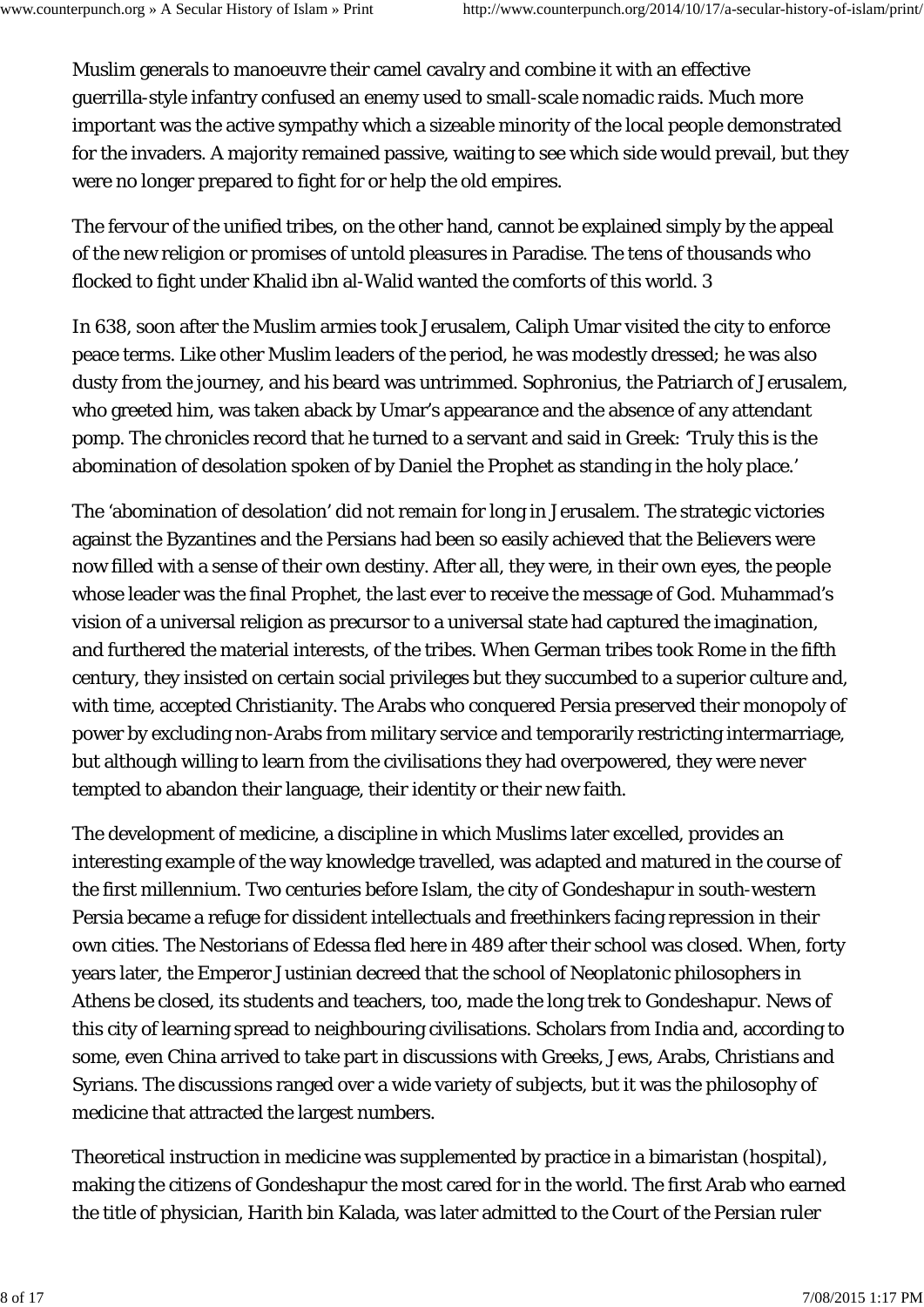Chosroes Anushirwan and a conversation between the two men was recorded by scribes. According to this the physician advised the ruler to avoid over-eating and undiluted wine, to drink plenty of water every day, to avoid sex while drunk and to have baths after meals. He is reputed to have pioneered enemas to deal with constipation.

Medical dynasties were well established in the city by the time of the Muslim conquest in 638. Arabs began to train in Gondeshapur's medical schools and the knowledge they acquired began to spread throughout the Muslim Empire. Treatises and documents began to flow. Ibn Sina and al-Razi, the two great Muslim philosopher-physicians of Islam, were well aware that the basis of their medical knowledge derived from a small town in Persia.

A new Islamic civilisation emerged, in which the arts, literature and philosophy of Persia became part of a common heritage. This was an important element in the defeat by the Abbasids, the cosmopolitan Persian faction within Islam, of the narrow nationalism of the Arab Umayyads in 750. Their victory reflected the transcending of Arabism by Islam, though the last remaining prince of the Umayyads, Abdel Rahman, managed to escape to al-Andalus, where he founded a caliphate in Córdoba. Rahman had to deal with the Jewish and Christian cultures he found there, and his city came to rival Baghdad as a cosmopolitan centre.

Caliph Umar's successors fanned out from Egypt to North Africa. A base was established and consolidated in the Tunisian city of al-Qayrawan, and Carthage became a Muslim city. Musa bin Nusayr, the Arab governor of Ifriqiya (present-day Libya, Tunisia and most of Algeria), established the first contact with continental Europe. He received promises of support and much encouragement from Count Julian, the Exarch of Septem (Ceuta in Morocco). In April 711, Musa's leading lieutenant, Tarik bin Ziyad, assembled an army of 7000 men, and crossed over to Europe near the rock which still bears his name, Jabal Tarik (or Gibraltar). Once again, the Muslim armies profited from the unpopul-arity of the ruling Visigoths. In July, Tarik defeated King Roderic, and the local population flocked to join the army that had rid them of an oppressive ruler. By the autumn, Córdoba and Toledo had both fallen. As it became clear that Tarik was determined to take the whole peninsula, an envious Musa bin Nusayr left Morocco with 10,000 men to join his victorious subordinate in Toledo. Together, the two armies marched north and took Zaragoza. Most of Spain was now under their control, largely thanks to the population's refusal to defend the ancien régime. The two Muslim leaders planned to cross the Pyrenees and march to Paris.

Rather than obtain permission from the Caliph in Damascus, however, they had merely informed him of their progress. Angered by their cavalier attitude to authority, the Commander of the Faithful dispatched messengers to summon the conquerors of Spain to the capital; they never saw Europe again. Others carried on the struggle, but the impetus was lost. At the Battle of Poitiers in October 732, Charles Martel's forces marked the end of the first Muslim century by inflicting a sobering defeat on the soldiers of the Prophet: naval bases remained in the South of France – at Nice and Marseille, for example – but, for now, Islam was largely confined to the Iberian peninsula. A century later, the Arabs took Sicily, but could only threaten the mainland. Palermo became a city of a hundred mosques; Rome remained sacrosanct. Xenophobic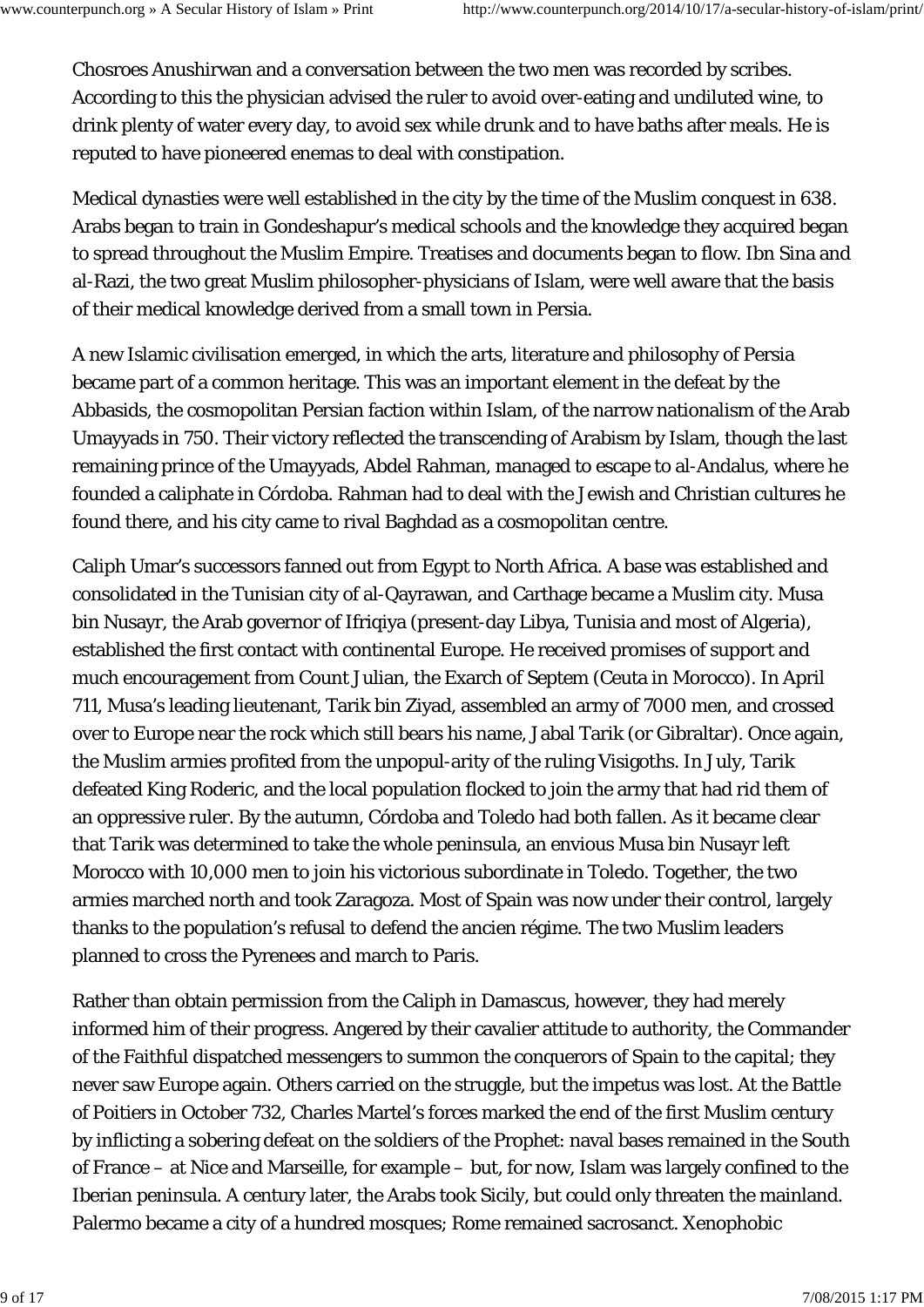northern Italians still refer to Sicilians as 'Arabs'.

In 958, Sancho the Fat left his cold and windy castle in the Kingdom of Navarre in search of a cure for obesity, and went south to Córdoba, the capital of the western caliphate and, thanks to Caliph Abderrahman III, Europe's main cultural centre. Its closest rival lay in distant Mesopotamia, where a caliph from another dynasty presided over Baghdad. Both cities were renowned for their schools and libraries, musicians and poets, physicians and astronomers, mullahs and heretics, and also for their taverns and dancing girls. Córdoba had the edge in dissent. There, Islamic hegemony was not forcibly imposed; there had been genuine debates between the three religions, producing a synthesis from which native Islam benefited greatly.

The Great Mosque in Córdoba could only have been created by men who had participated in the city's intellectual ferment. The architects who built it in the eighth century understood that it was to represent a culture opposed to the Christian one which chose to occupy space with graven images. A mosque is intended as a void: all paths lead to emptiness, reality is affirmed through its negation. In the void, only the Word exists, but in Córdoba (and not only there) the Mosque was also intended as a political space, one in which the Koran might be discussed and analysed. The philosopher-poet Ibn Hazm would sit amid the sacred columns and chastise those Believers who refused to demonstrate the truth of ideas through argument. They would shout back that the use of the dialectic was forbidden. 'Who has forbidden it?' Ibn Hazm would demand, implying that they were the ones who were the enemies of true faith. In Baghdad they spoke half in admiration, half in fear, of the 'Andalusian heresy'.

It would be hundreds of years before this culture was obliterated. The fall of Granada, the last Muslim kingdom in al-Andalus, in 1492 marked the completion of that process: the first of Europe's attempted final solutions was the ethnic cleansing of Muslims and Jews from the Iberian peninsula. When he visited Córdoba in 1526, Charles I of Spain rebuked his priests: 'You have built what can be seen anywhere and destroyed what is unique.' The remark was generous enough, but Charles had not realised that the mosque had been preserved at all only because of the church that now lay inside it.

At the beginning of the 11th century, the Islamic world stretched from Central Asia to the Atlantic coast, though its political unity had been disrupted soon after the victory of the Abbasids. Three centres of power emerged: Baghdad, Córdoba and Cairo, each with its own caliph. Soon after the death of the Prophet, Islam had divided into two major factions, the Sunni majority and a Shia minority. The Sunnis ruled in al-Andalus, Algeria and Morocco in the Maghreb, Iran, Iraq and the regions beyond the Oxus. The Fatimid caliphs belonged to the Shia tradition, which claimed descent from the fourth Caliph, Ali, and his wife Fatima, the daughter of the Prophet. The Fatimid caliphs had ruled parts of North Africa and lived in Tunisia till a Fatimid expeditionary force under the command of the legendary Slav General Jawhar captured Egypt, and Jahwar established a dynasty complete with caliph and built a new city – Cairo.

Each of these regions had different traditions, and each had its own material interests and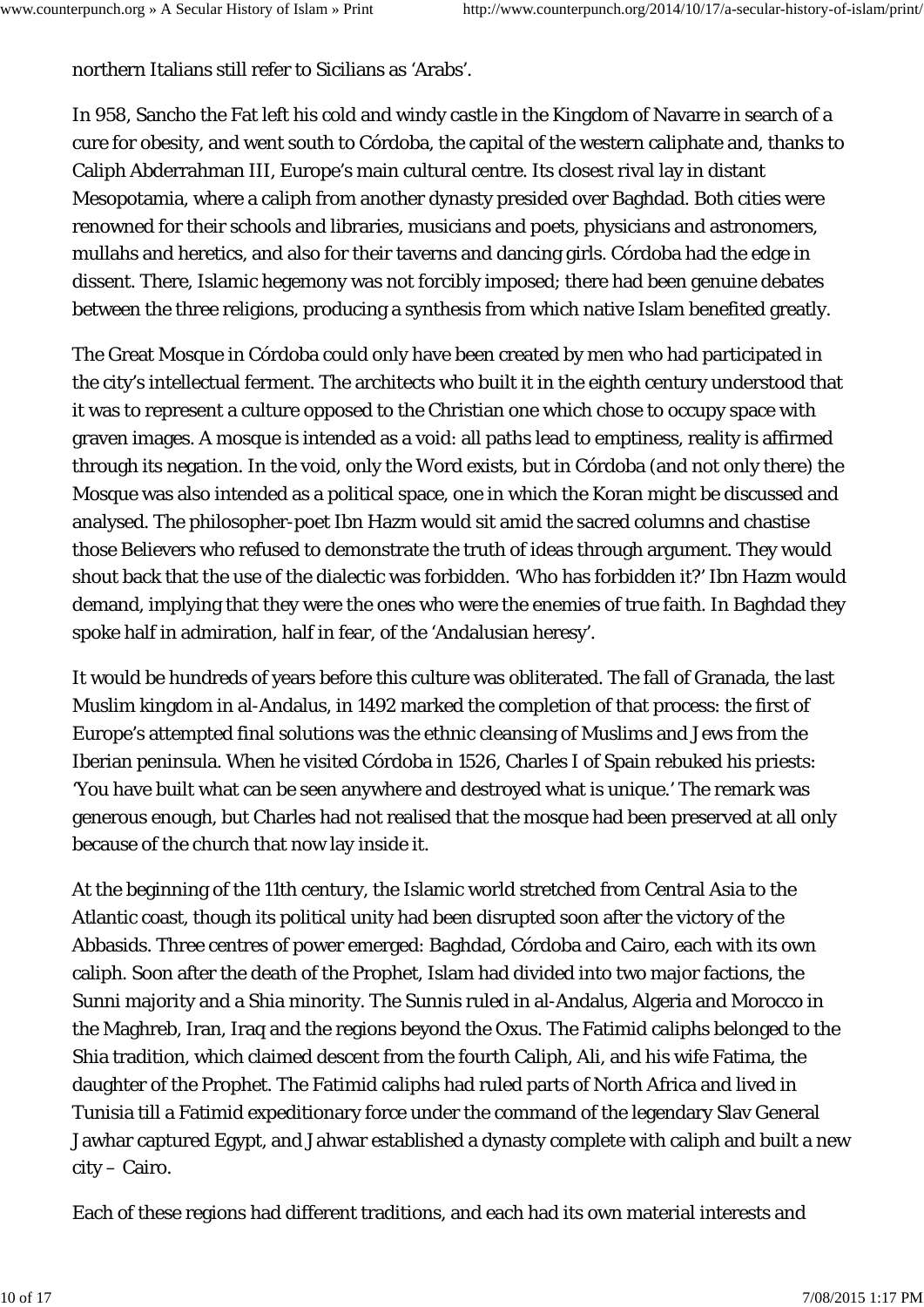needs, which determined its policy of alliances and coexistence with the non-Islamic world. Religion had played a major part in building the new empire, but its rapid growth had created the conditions for its own dismemberment. Baghdad, the most powerful of the three caliphates, lacked the military strength and the bureaucracy needed to administer such a large empire. Sectarian schisms, notably a thirty-year war between the Sunni and Shia factions, had also played their part. Key rulers, politicians and military leaders in both camps had died in the years immediately preceding the First Crusade. 'This year,' the historian Ibn Taghribirdi wrote in 1094, 'is called the year of the death of caliphs and commanders.' The deaths sparked off wars of succession in both Sunni and Shia camps, further weakening the Arab world. The notion of a monolithic and all-powerful Islamic civilisation had ceased to have any purchase by the beginning of the 11th century, and probably earlier.

In 1099, after a forty-day siege, the Crusaders took Jerusalem. The killing lasted two whole days, at the end of which most of the Muslim population – men, women and children – had been killed. Jews had fought with Muslims to defend the city, but the entry of the Crusaders created panic. In remembrance of tradition, the Elders instructed the Jewish population to gather in the synagogue and to offer up a collective prayer. The Crusaders surrounded the building, set fire to it and made sure that every single Jew burned to death.

News of the massacres spread slowly through the Muslim world. The Caliph al-Mustazhir was relaxing in his palace in Baghdad when the venerable qadi 4 Abu Sa'ad al-Harawi, his head clean-shaven in mourning, burst into the royal quarters. He had left Damascus three weeks earlier, and the scene he encountered in the palace did not please him:

How dare you slumber in the shade of complacent safety, leading lives as frivolous as garden flowers, while your brothers in Syria have no dwelling place save the saddles of camels and the bellies of vultures? Blood has been spilled! Beautiful young girls have been shamed . . . Shall the valorous Arabs resign themselves to insult and the valiant Persians accept dishonour . . . Never have the Muslims been so humiliated. Never have their lands been so savagely devastated.

The Crusaders settled in the region in the course of the 12th century, and many Muslim potentates, imagining that they were there to stay, began to collaborate with them commercially and militarily. A few of the Crusaders broke with Christian fundamentalism and made peace with their neighbours, but a majority continued to terrorise their Muslim and Jewish subjects, and reports of their violence circulated. In 1171, a Kurdish warrior, Salah al-Din (Saladin), defeated the Fatimid regime in Cairo and was acclaimed Sultan of Egypt. A few months later, on the death of his patron Nur al-Din, he marched to Damascus with his army and was made its Sultan. City after city accepted his suzerainty. The Caliph was afraid that Baghdad, too, would fall under the spell of the young conqueror. Though there was never any question of his assuming the Caliphate itself – caliphs had to be from the Quraysh, and Saladin was a Kurd – there may have been some concern that he would take the Caliphate under his aegis, as previous sultans had done. Saladin knew this, but he also knew that the Syrian aristocracy resented his Kurdish origins and 'low upbringing'. It was best not to provoke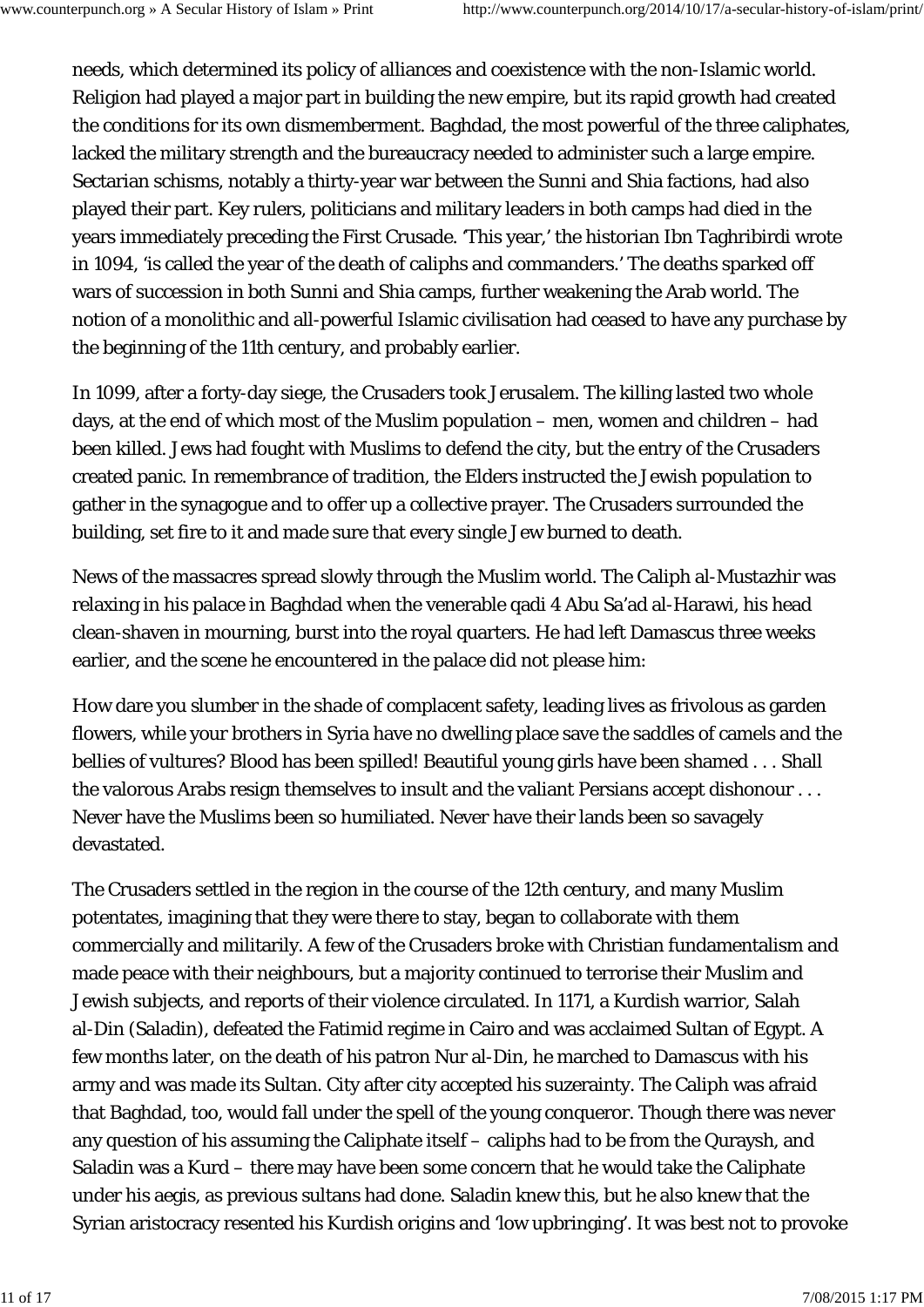them, and others like them, at a time when maximum unity was necessary. Saladin stayed away from Baghdad.

The union of Egypt and Syria, symbolised by prayers offered in the name of the one Caliph in the mosques of Cairo and Damascus, formed the basis for a concerted assault against the Crusaders. Patiently, Saladin embarked on an undertaking that had until then proved impossible: the creation of a unified Muslim army to liberate Jerusalem. The barbarousness of the First Crusade was of enormous assistance to him in uniting his soldiers: 'Regard the Franj,' he exhorted them. 5 'Behold with what obstinacy they fight for their religion, while we, the Muslims, show no enthusiasm for waging holy war.' 6

Saladin's long march ended in victory: Jerusalem was taken in 1187 and once again made an open city. The Jews were provided with subsidies to rebuild their synagogues; the churches were left untouched. No revenge killings were permitted. Like Caliph Umar five hundred years before him, Saladin proclaimed the freedom of the city for worshippers of all faiths. But his failure to take Tyre was to prove costly. Pope Urban despatched the Third Crusade to take back the Holy City, and Tyre became the base of its operations. Its leader, Richard Plantagenet, reoccupied Acre, executing prisoners and slaughtering its inhabitants. Jerusalem, however, could not be retaken. For the next seven hundred years, with the exception of one short-lived and inconsequential Crusader occupation, the city remained under Muslim rule, and no blood was spilled.

The Crusades had disrupted a world already in slow decline. Saladin's victories had temporarily halted the process, but the internal structures of the Caliphate were damaged beyond repair, and new invaders were on the way. A Mongol army from Central Asia led by Timur (Marlowe's Tamburlaine) laid siege to Baghdad in 1401, calling on the Caliph to surrender and promising that if he did so, the city would be spared. Foolish and vain till the last, the Caliph refused, and the Mongol armies sacked the city. A whole culture perished as libraries were put to the torch, and Baghdad never recovered its pre-eminence as the capital of Islamic civilisation.

Despite its presence in India, which its armies had first entered in the eighth century, and, later, in north-western China, and despite its merchant fleets trading in the Indonesian archipelago, in southern China, and off the east and west coasts of Africa, Islam's centre of gravity was by the 14th century moving in the direction of the Bosphorus. On four occasions Muslim armies had laid siege to Constantinople, the capital of Eastern Christianity. Each time the city had survived. But from 1300, the frontier emirate of Anatolia began slowly to eat into Byzantine territory, and in 1453 old dreams were realised and the ancient city of Byzantium acquired its present name: Istanbul. Its new ruler was Mehmet II, whose forebear, Uthman, had founded the dynasty bearing his name over a hundred years earlier.

The Ottoman dynasty inaugurated its reign by opening a new Islamic front in South-East Europe, just as Islamic civilisation was about to collapse in the Iberian peninsula. In the course of the 14th century, the Ottomans took Hungary, swallowed the Balkans, nibbled away at the Ukraine and Poland, and threatened Vienna. Throughout the 15th and 16th centuries, a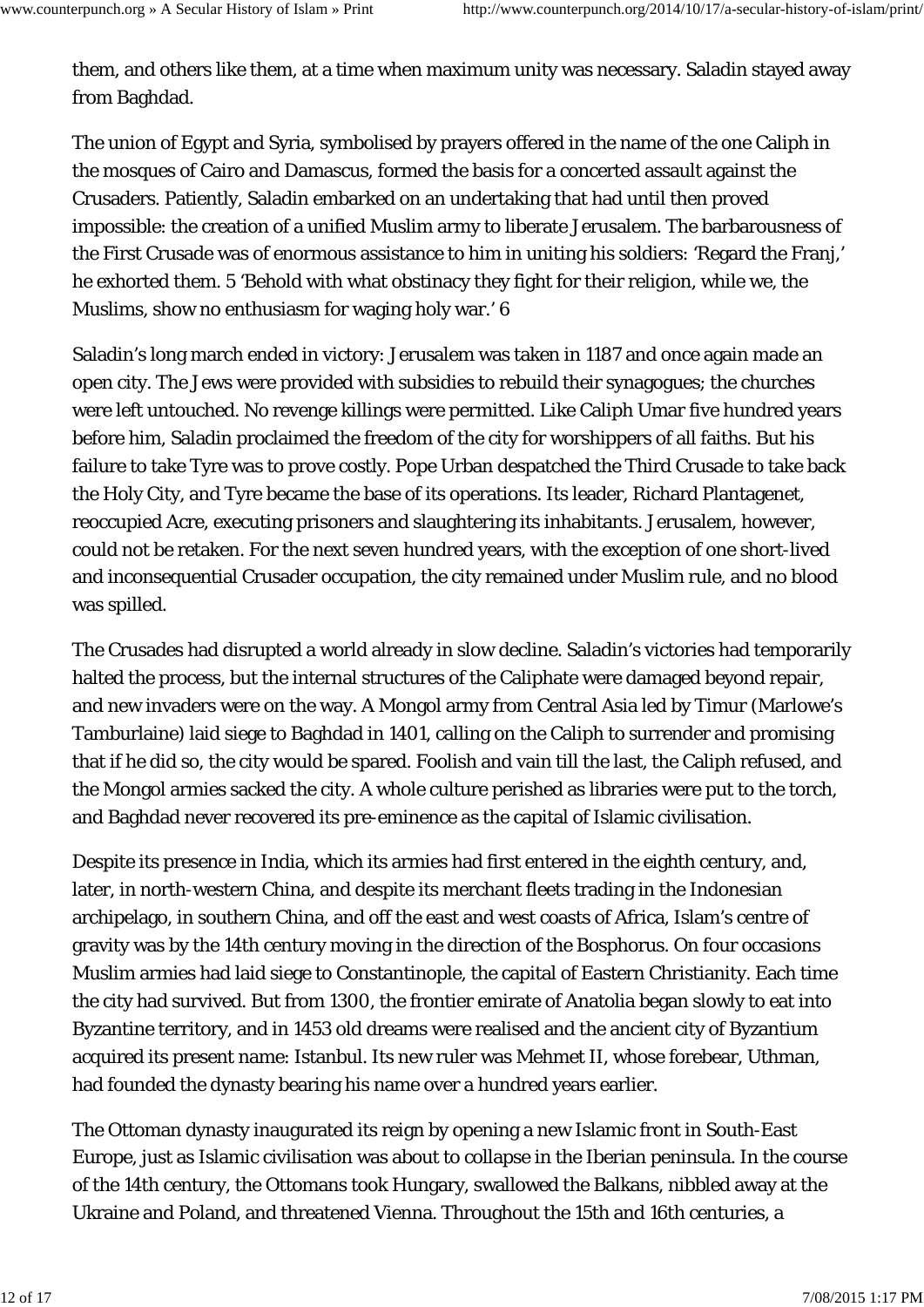majority of Muslims lived under the rule of the Ottoman, the Safavid (Persian) or the Mughal (Indian) empires. The Sultan in Istanbul was recognised as Caliph by the majority and became the caretaker of the holy cities of Mecca and Medina. Arabic remained the religious language but Turkish became the Court vernacular, used by the ruling family and administrative and military elites throughout the Empire, though most of the religious, scientific, literary and legal vocabulary was lifted from Persian and Arabic. The Ottoman state, which was to last five hundred years, recognised and protected the rights of Christians and Jews. Many of the Jews expelled from Spain and Portugal after the Reconquest were granted refuge in Ottoman lands and a large number returned to the Arab world, settling not just in Istanbul, but in Baghdad, Cairo and Damascus.

Jews were not the only privileged refugees. During the wars of the Reformation German, French and Czech Protestants fleeing Catholic revenge-squads were also given protection by the Ottoman sultans. Here, there was an additional political motive. The Ottoman state closely followed developments in the rest of Europe, and vigorously defended its interests by means of diplomatic, trade and cultural alliances with major powers. The Pope, however, was viewed with suspicion, and revolts against Catholicism were welcomed in Istanbul.

Ottoman sultans began to feature in Eur-opean folklore, often demonised and vulgarised, but the sultans themselves were always conscious of their place in geography and history, as evidenced in this modest letter of introduction sent by Suleiman the Magnificent, who reigned from 1520 to 1566, to the French King:

I who am the Sultan of Sultans, the sovereign of sovereigns, the dispenser of crowns to the monarchs on the face of the earth, the shadow of God on Earth, the Sultan and sovereign lord of the White Sea and of the Black Sea, of Rumelia and of Anatolia, of Karamania, of the land of Rum, of Zulkadria, of Diyarbekir, of Kurdistan, of Aizerbaijan, of Persia, of Damascus, of Aleppo, of Cairo, of Mecca, of Medina, of Jerusalem, of all Arabia, of Yemen and of many other lands which my noble fore-fathers and my glorious ancestors (may Allah light up their tombs!) conquered by the force of their arms and which my August Majesty has made subject to my flaming sword and my victorious blade, I, Sultan Suleiman Khan, son of Sultan Selim, son of Sultan Bayezid: To thee, who art Francis, King of the land of France.

The tolerance shown to Jews and Protestants was rarely, if ever, extended to heretics within Islam, however. The mullahs ensured that punishment was brutal and swift. To deter heresies they jealously safeguarded their monopoly of information and power, opposing all moves to import a printing press to Istanbul. 'Remember Martin Luther,' the qadi warned the Sultan. The Reformation could be supported because it served to divide Christianity, but the very idea of a Muslim Luther was unacceptable. The clerics knew the early history of Islam and were determined not to repeat it.

Unlike Christianity, Islam had not spent its first hundred years in the wilderness. Instead, its early leaders had rapidly found themselves at the head of large empires, and a great deal of improvisation had been required. According to some scholars, the first authorised version of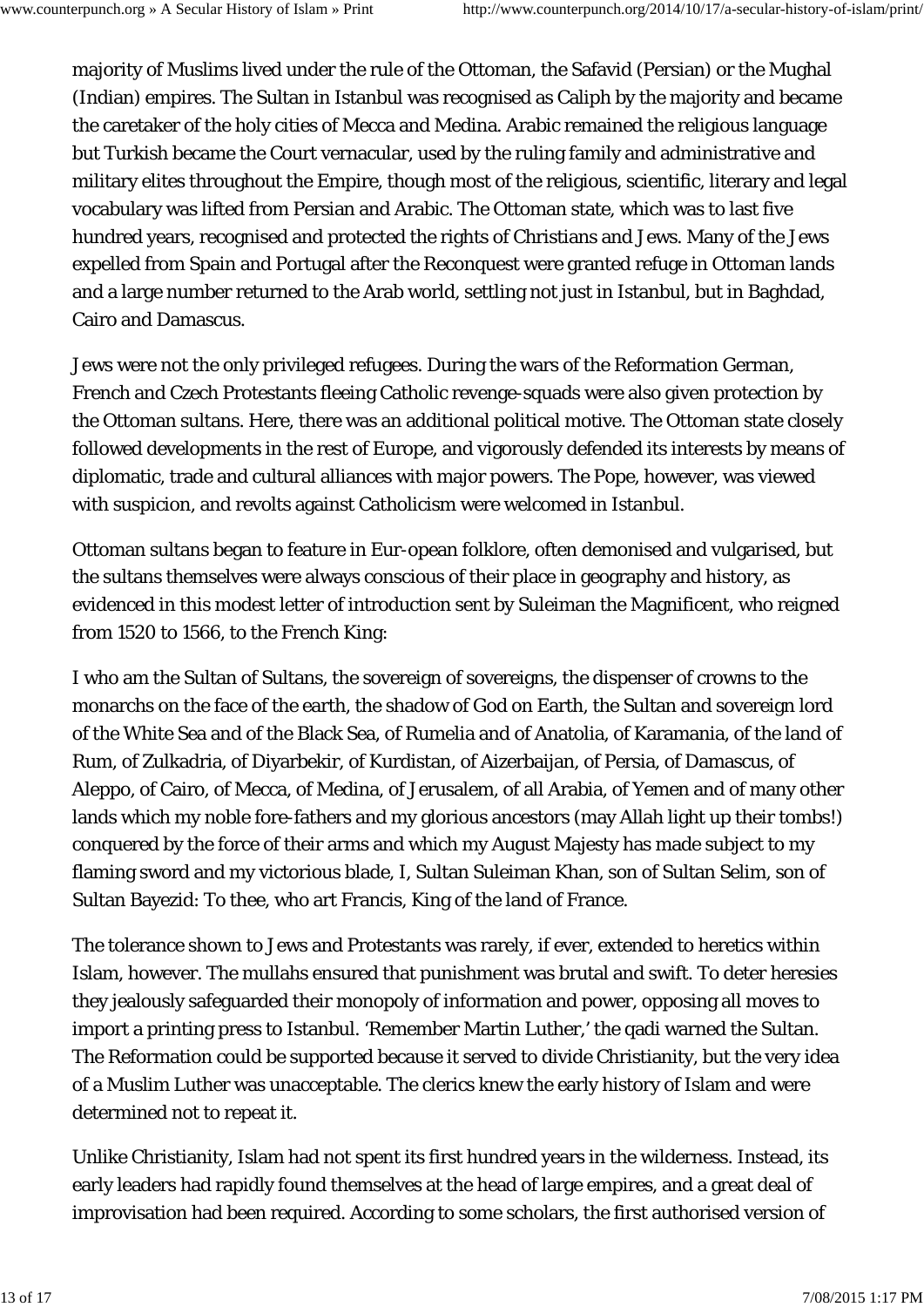the Koran was published some thirty years after the death of Muhammad, its accuracy guaranteed by the third Caliph, Uthman. Others argued that it appeared much later, but Koranic prescriptions, while quite detailed on certain subjects, could not provide the complete code of social and political conduct needed to assert an Islamic hegemony. The hadith filled the gap: it consisted of what the Prophet had said at a particular time to X or Y, who had then passed it on to Z, who had informed the author, who in turn recorded the 'tradition'. Christianity had done something similar, but confined it to four gospels, editing out or smoothing over contradictions along the way. Scholars and scribes began collating the hadith in the seventh and eighth centuries, and there have been ferocious arguments regarding the authenticity of particular traditions ever since. It is likely that more than 90 per cent of them were invented.

The point is not their authenticity, however, but the political role they have played in Islamic societies. The origins of Shi'ism, for example, lie in a disputed succession. After Muhammad's death, his Companions elected Abu-Bakr as his successor and, after his death, Umar. If Ali, Muhammad's son-in-law, resented this, he did not protest. His anger was provoked, however, by the election of the third Caliph, Uthman. Uthman, from the Umayya clan, represented the tribal aristocracy of Mecca, and his victory annoyed a loyalist old guard. Had the new Caliph been younger and more vigorous he might have managed to effect a reconciliation, but Uthman was in his seventies, an old man in a hurry, and he appointed close relatives and clan members to key positions in the newly conquered provinces. In 656 he was murdered by Ali's supporters, whereupon Ali was anointed as the new Caliph.

Islam's first civil war followed. Two old Companions, Talha and al-Zubair, called on troops who had been loyal to Uthman to rebel against Ali. They were joined by Aisha, the Prophet's young widow. Aisha, mounted on a camel, exhorted her troops to defeat the usurper at Basra, in what has come to be known as the Battle of the Camel, but it was Ali's army that triumphed. Talha and al-Zubair died in the battle; Aisha was taken prisoner and returned to Medina, where she was placed under virtual house-arrest. Another battle took place, in which Ali was outmanoeuvred by the Umayyads. His decision to accept arbitration and defeat annoyed hardliners in his own faction, and in 661 he was assassinated outside a mosque in Kufa. His opponent, the brilliant Umayyad General Muawiya, was recognised as Caliph, but Ali's sons refused to accept his authority and were defeated and killed in the Battle of Kerbala by Muawiya's son Yazid. That defeat led to a permanent schism within Islam. Henceforth, Ali's faction – or shiat – were to create their own traditions, dynasties and states, of which modern Iran is the most prominent example.

It would have been surprising if these military and intellectual civil wars – tradition v. countertradition, differing schools of interpretation, disputes about the authenticity of the Koran itself – had not yielded a fine harvest of sceptics and heretics. What is remarkable is that so many of them were tolerated for so long. Those who challenged the Koran were usually executed, but many poets, philosophers and heretics expanded the frontiers of debate and dissent. Andalusian philosophers, for example, usually debated within the codes of Islam, but the 12th-century Córdoban, Ibn Rushd, occasionally transgressed them. Known in the Latin world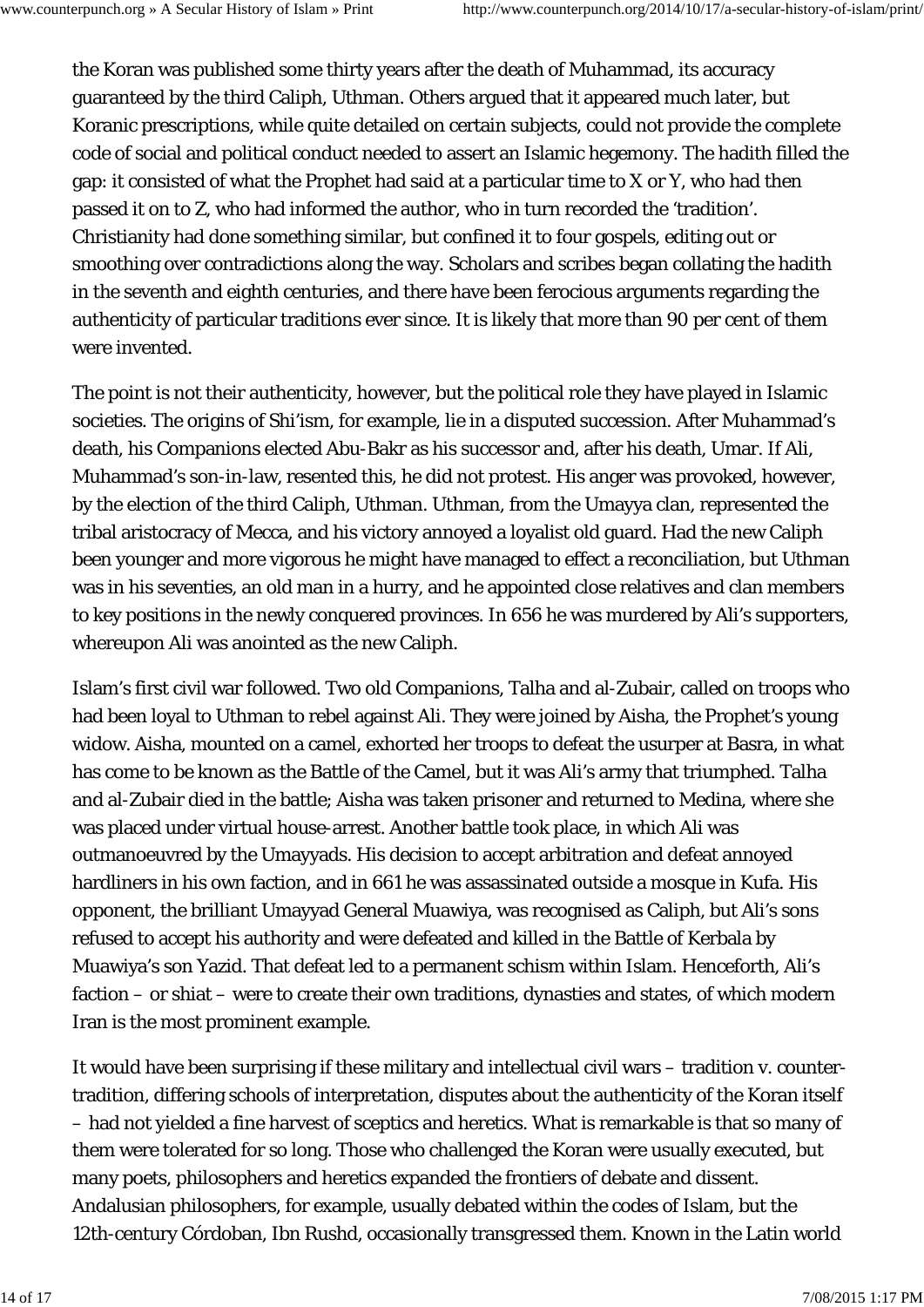as Averroes, he was the son and grandson of qadis, and his other grandfather had served as the Imam of the Great Mosque of Córdoba. Ibn Rushd himself had been the qadi in both Seville and Córdoba, though he had to flee the latter when the mullahs banned him from entering the Great Mosque and ordered his books to be burned. These clashes with orthodoxy sharpened his mind, but also put him on his guard. When the enlightened Sultan Abu Yusuf questioned him about the nature of the sky, the astronomer-philosopher did not initially reply. Abu Yusuf persisted: 'Is it a substance which has existed for all eternity or did it have a beginning?' Only when the ruler indicated his awareness of ancient philosophy did Ibn Rushd respond by explaining why rationalist methods were superior to religious dogma. When the Sultan indicated that he found some of Aristotle's work obscure and wished it to be explained, Ibn Rushd obliged with his Commentaries, which attracted the attention of Christian and Jewish theologians. The Commentaries served a dual function. They were an attempt to systematise Aristotle's vast body of work and to introduce rationalism and anti-mysticism to a new audience, but also to move beyond it and promote rational thought as a virtue in itself.

Two centuries earlier, Ibn Sina (980-1037), a Persian scholar known in the Latin world as Avicenna, had laid the basis for a study of logic, science, philosophy, politics and medicine. His skills as a physician led his employers, the native rulers of Khurasan and Isfahan, to seek his advice on political matters. Often, he gave advice that annoyed his patrons, and had to leave town in a hurry. His Kanun fi'l-tibb ('Medical Canon') became the major textbook in medical schools throughout the Islamic world – sections of it are still used in contemporary Iran. His Kitab al-Insaf ('Book of Impartial Judgment'), dealing with 28,000 different philosophical questions, was lost when Isfahan was sacked during his lifetime by a rival potentate: he had lodged his only copy at the local library.

The stories of Ibn Hazm, Ibn Sina and Ibn Rushd demonstrate the potential for semi-official thought during Islam's first five hundred years. The last two, in particular, chafed at the restrictions of religious orthodoxy, but like Galileo after them, chose to live and continue their researches in preference to martyrdom. Others, however, were more outspoken. The ninthcentury Baghdad heretic, Ibn al-Rawandi, wrote several books that questioned the basic principles of monotheism. The Mu'tazilite sect, to which he had once belonged, believed that it was possible to combine rationalism and belief in one God. They questioned the Revelation, rejected predestination, insisted that the Koran was a created and not a revealed book, and criticised the quality of its composition, its lack of eloquence and the impurity of its language. Only Reason dictated obligation to God. 7 Ibn al-Rawandi went further still, arguing that religious dogma was always inferior to reason, because only through reason could one attain integrity and moral stature. The ferocity of his assault first surprised, then united Islamic and Jewish theologians, who denounced him mercilessly. None of his original work has survived, and we know of him and his writings mainly through Muslim and Jewish critics' attempts to refute his heresies. However, he also makes a remarkable appearance in the work of the poet-philosopher Abu al-Ala al-Ma'ari (973-1058), whose epic poem Risalat al-Ghufran ('Treatise on Forgiveness'), set in Paradise and Hell, has Ibn al-Rawandi berating God: 'Thou didst apportion the means of livelihood to Thy creatures like a drunk revealing his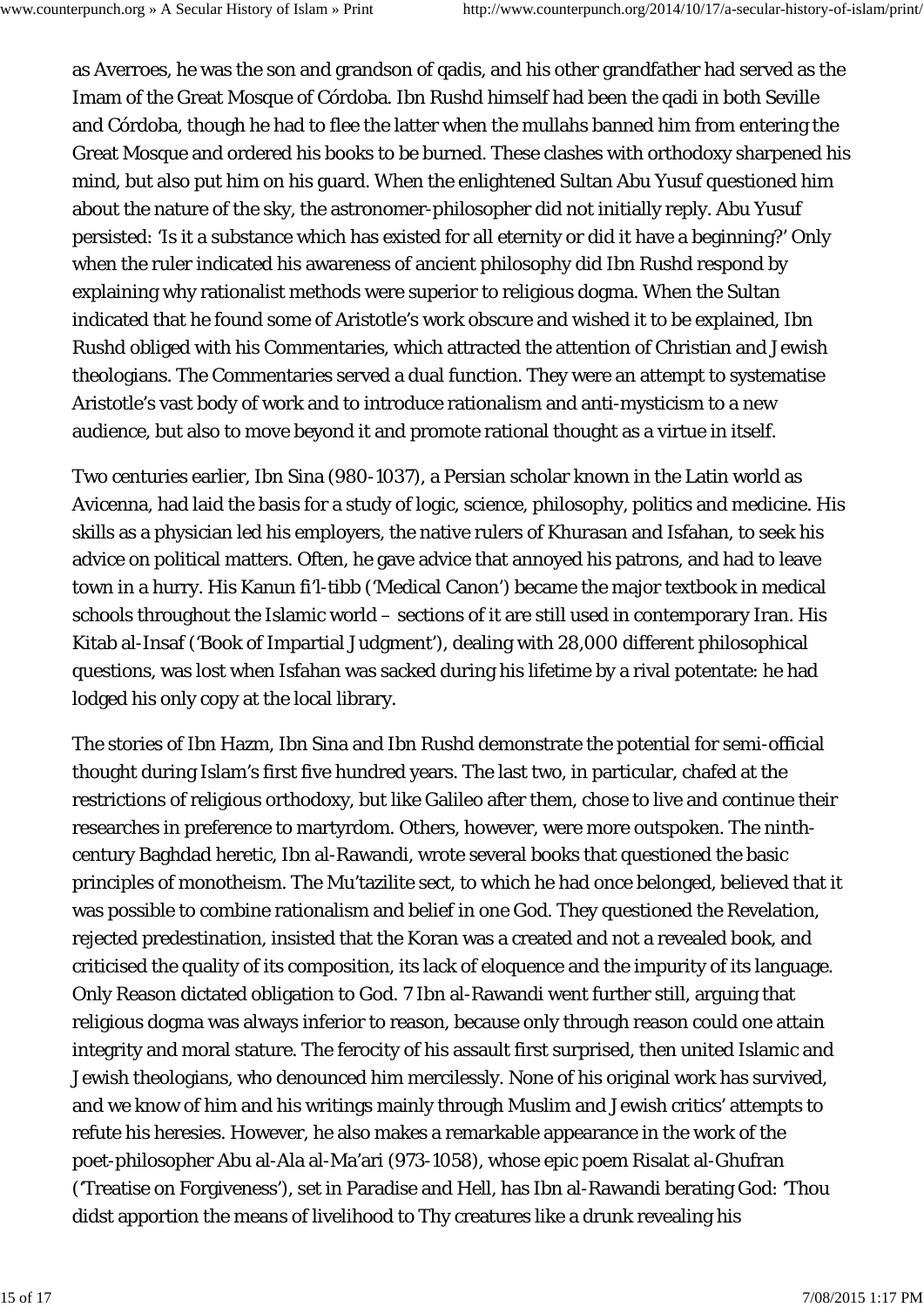churlishness. Had a man made such a division, we would have said to him: "You swindler! Let this teach you a lesson."'

The guardians of Islam during the Ottoman period knew this history well and were determined to prevent any challenge to Muslim orthodoxy. This may have preserved the dynasty, but it sank the Empire. By keeping Western European inventions, ideologies and scientific advances at bay, the clerics sealed the fate of the caliphate. But in the view of the majority of Muslims, the Ottomans had preserved the Islamic heritage, extended the frontiers of their religion, and, in the Arab East, created a new synthesis: an Ottoman Arab culture that united the entire region by means of a state bureaucracy presiding over a common administration and financial system. The Ottoman state, like other Muslim empires of the period, was characterised by three basic features: the absence of private property in the countryside, where the cultivator did not own and the owner (the state) did not cultivate; the existence of a powerful, non-hereditary bureaucratic elite in the administrative centres; and a professional, trained army with a slave component.

By abolishing the traditional tribal aristocracy and forbidding the ownership of landed estates, the Ottomans had preserved their position as the only dynasty in the Empire, and the only repository of a quasi-divine power. To combat dynastic threats, they created a civil service recruited from every part of the Empire. The devshirme system forced Christian families in the Balkans and elsewhere to part with a son, who became the property of the state. He was sheltered, fed and educated until he was old enough to train in the academy as a soldier or bureaucrat. Thus Circassians, Albanians, Slavs, Greeks, Armenians and even Italians rose to occupy the highest offices of the Empire.

Traditional hostility to the ploughshare determined the urban bias of the dynasties that ruled large tracts of the Islamic world, but to what extent was this attitude also responsible for the absence of landed property? This was not a local phenomenon: not one of the caliphates favoured the creation of a landed gentry or peasant-ownership or the existence of communal lands. Any combination of these would have aided capital-formation, which might have led to industrialisation, as it later did in Western Europe. The sophisticated agricultural techniques employed by the Arabs in Spain can be adduced to prove that working on the land was not taboo, but these techniques were generally confined to land surrounding towns, where cultivation was intense and carried out by the townsfolk. Rural land was rented from the state by middlemen, who in turn hired peasants to work on it. Some of the middlemen did become wealthy, but they lived and spent their money in the towns.

In Western Europe, the peculiarities of the feudal system – the relative autonomy enjoyed by village communities organised round communal lands, combined with the limited but real sovereignties of vassals, lords and liege lords – encouraged the growth of small towns in the Middle Ages. The countryside still dominated, but political power was feudal power – that is, it wasn't centralised. In the towns, trade and manufacturing was controlled by the guilds. In this arrangement lay the origins of modern capitalism. The subordination of the countryside in the Islamic world, with its a rigidly dynastic political structure dependent on a turbulent military